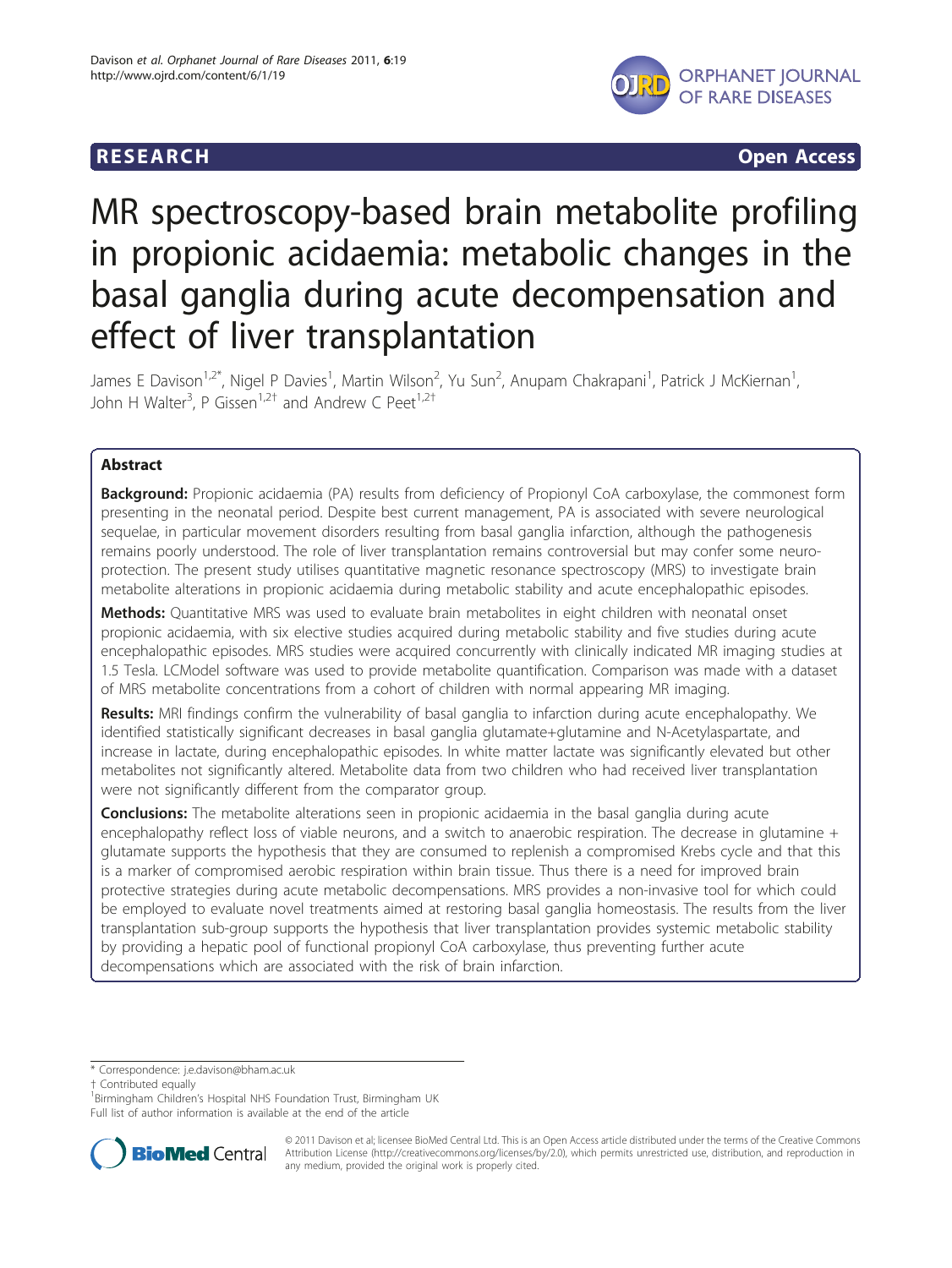# Background

Propionic acidaemia (PA, OMIM #606054) results from deficiency of the biotin-dependent mitochondrial enzyme propionyl CoA carboxylase. The commonest and most severe form of PA presents in the neonatal period with acute metabolic acidosis, hyperammonaemia and progressive encephalopathy. Despite optimal management, later neurologic sequelae are a major cause of morbidity, and include neurodevelopmental delay, episodic acute encephalopathy, and movement disorders due to a propensity to basal ganglia infarction [[1\]](#page-6-0). The mainstays of current treatment are dietary protein restriction, carnitine supplementation, and aggressive management of acute metabolic derangements. Some centres utilise alternative pathway drugs including sodium benzoate to minimise the consequences of hyperammonaemia. Orthotopic liver transplantation may prevent neurocognitive decline [[2](#page-6-0)] but its role remains controversial.

The pathogenesis of the neurological insult remains poorly understood. Neurological damage may occur secondary to hyperammonaemia; alternatively inhibition of the mitochondrial Krebs cycle and electron transfer chain by accumulating metabolites may lead to a "bioenergetic stroke" [[3](#page-6-0)]. Based on alterations in plasma amino acids associated with hyperammonaemia it has been hypothesised that the use of dietary supplements including glutamine that can replenish the Krebs cycle (anaplerotic therapy) may support aerobic cellular energy metabolism and hence improve clinical outcome [[4](#page-6-0)]. Conflicting changes in cerebrospinal fluid glutamine concentrations have been reported in PA [\[5,6](#page-6-0)].

Magnetic resonance spectroscopy (MRS) is a non-invasive technique capable of probing in vivo changes in regional metabolites within the brain, and could be specifically employed to monitor directly alterations in brain energy metabolites including glutamine, glutamate and lactate. Previous MRS reports have demonstrated elevated glutamine+glutamate (Glx) in the basal ganglia of metabolically stable PA patients [[6](#page-6-0)], while lactate has been detected in periventricular white matter [\[7](#page-6-0)].

The present study utilises quantitative MRS to investigate brain metabolite alterations both during metabolic stability and acute encephalopathic episodes, confirming the basal ganglia as a particular target and demonstrating novel insights in to alterations in neurotransmitter metabolites in particular glutamine and glutamate.

### Methods

#### Patients

Eight children (two female) with propionic acidaemia were studied (median age (range) at first MRS, 36 (7-190) months) (see table [1](#page-2-0)). Research Ethics Committee approval and informed consent were obtained. All were diagnosed in the neonatal period, four requiring neonatal haemofiltration due to severe hyperammonaemia and metabolic acidosis. Two children had received elective orthotopic liver transplantation during early childhood. The remaining six children all received regular oral carnitine and sodium benzoate, and three received sodium phenylbutyrate, in addition to dietary protein control under management of a specialist dietetic team.

Three children had one or more severe acute episodes with encephalopathy beyond the neonatal period requiring intensive care support ("severe acute episode" hereafter). During these episodes all children required ventilatory support and continuous veno-venous haemofiltration (CVVH), and only one episode was associated with significant persistent hyperammonaemia. During these episodes three children received intravenous sodium benzoate and two received sodium phenylbutyrate.

#### Magnetic Resonance Spectroscopy

MRS studies were performed concurrently with clinically indicated MRI scans at 1.5 Tesla (Siemens Symphony Magnetom, NUM4 or GE Signa Excite & HDx) facilitated by general anaesthesia as needed. Five studies from three children were acquired during severe acute episodes requiring intensive care support. Six studies from six children were acquired with elective outpatient MRI studies undertaken during metabolic stability and before any severe acute episode had occurred.

MRS was acquired using point resolved spectroscopy (PRESS) technique (echo time 30 ms and 135 ms, repetition time 1500 ms, 128 repetitions) with 2 cm-sided voxels located in the left basal ganglia and right parietooccipital white matter. Voxels were placed in standard positions guided by T1 and T2 weighted image sequences in coronal, sagittal and axial planes. Spectra were qualityassessed to ensure appropriate voxel localisation, shimming and water suppression. Raw data were processed using LCModel [[8](#page-6-0)] to generate quantitative metabolite concentrations scaled to the water signal.

Comparison was made with MRS metabolite data from a cohort of children with normal appearing MRI and similar age profile who had undergone MRI/MRS for investigation of various suspected neurodegenerative and neurocognitive conditions (white matter,  $n = 53$ , median (range) age  $4.7(0.5-16.7)$  years; basal ganglia n = 63, 4.1(0.5-16.7) years).

#### Statistical Analysis

Mean spectra were generated for each cohort for basal ganglia and white matter from LCModel fitted spectra after baseline subtraction. Spectra were compared by qualitative visual inspection.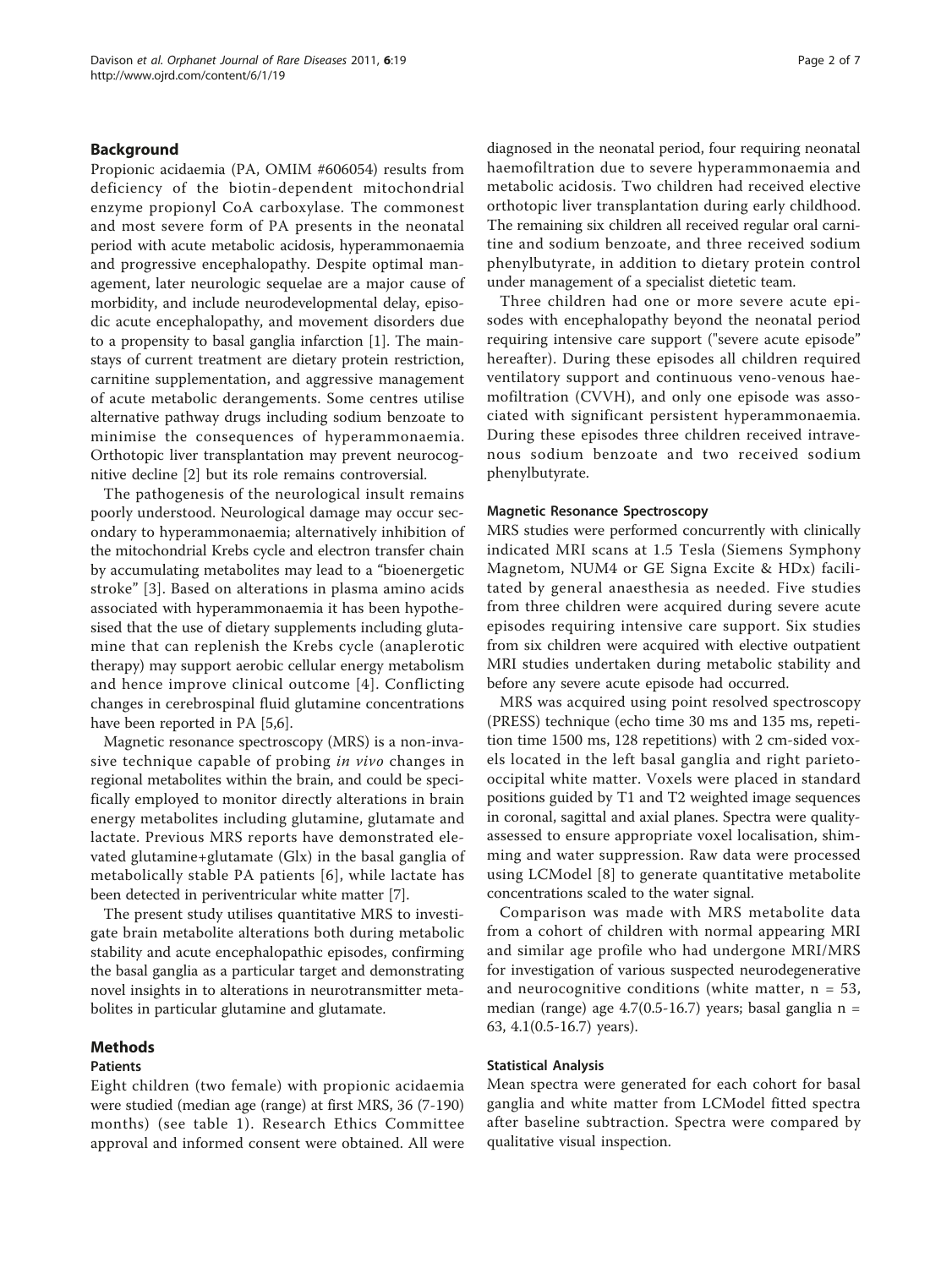| Neonatal<br>CVVH? | Liver<br><b>Transplant</b><br>(age, years) | Other diagnoses       | Age at<br><b>MRS</b><br>(years) | Status at<br>time of<br><b>MRS</b> | <b>Metabolic Drugs &amp; Dietary</b><br><b>Restrictions</b> |            | Acute encephalopathic<br>episodes: complications | <b>MRI</b> findings                            |                                                                          |
|-------------------|--------------------------------------------|-----------------------|---------------------------------|------------------------------------|-------------------------------------------------------------|------------|--------------------------------------------------|------------------------------------------------|--------------------------------------------------------------------------|
|                   |                                            |                       |                                 |                                    | Maintenance Acute                                           |            |                                                  | Basal ganglia                                  | Other features                                                           |
| Yes               |                                            |                       | 1.5                             | Stable                             | LC, SB, PR                                                  |            |                                                  | Normal                                         |                                                                          |
| 2 Yes             |                                            | Hypo-throidism        |                                 | Enceph.                            | SP, SB, LC, T,<br>M, PR                                     | SP, SB, NC | Sepsis & hyper-<br>ammonaemia,                   | Acutely swelling<br>caudate, dentate           |                                                                          |
|                   |                                            |                       | 1.2                             | Stable                             | SB, LC, T, PR                                               |            |                                                  | Resolving swelling                             | Delayed myelination, enlarged<br>ventricles                              |
|                   |                                            |                       | 3                               | Enceph.                            | SB, LC, T, PR                                               |            | Cardiomyopathy,<br>pneumonia                     | Acute swelling<br>caudate, putamen,<br>dentate | Delayed myelination, enlarged<br>ventricles, hippocampal atrophy         |
| 3 No              |                                            | Epilepsy              | 9.5                             | Enceph.                            | SB, LC, PR                                                  | SB LC      | Rhabdomyolysis                                   | Cystic<br>encephalomalacia                     | Enlarged ventricles/cerebral<br>volume loss                              |
| 4 Yes             |                                            | Hypo-thyroidism       | $\overline{4}$                  | Stable                             | SB, SP, LC, PR                                              |            |                                                  | Normal                                         |                                                                          |
|                   |                                            |                       | 6                               | Enceph.                            | SB, SP, LC, PR SP, SB, LC                                   |            | Pneumonia                                        | Acute swelling<br>$caudate + putamen$          | Cerebral volume loss, small<br>hippocampi                                |
| 5 Yes             |                                            |                       | 0.6                             | Stable                             | SB, LC, PR                                                  |            |                                                  | Normal                                         | Mild ventricular dilation                                                |
| 6 No              |                                            |                       | 3                               | Stable                             | SB, SP, LC, PR                                              |            |                                                  | Normal                                         | Hippocampal sclerosis                                                    |
| 7 No              | Yes (1.3)                                  |                       | 15                              | Stable                             | Anti-rejection                                              |            |                                                  | Normal                                         |                                                                          |
| 8 No              | Yes (2.5)                                  | Myoclonic<br>epilepsy | 13                              | Stable                             | Anti-rejection<br>LC                                        |            |                                                  | Normal                                         | Mild ventricular enlargement.<br>Unilateral mesial temporal<br>sclerosis |

# <span id="page-2-0"></span>Table 1 Clinical features of propionic acidaemia cohort and MR Imaging findings

MRS, magnetic resonance spectroscopy; CVVH, Continuous veno-venous haemofiltration; LC, L-carnitine; SP, Sodium Phenylbutyrate; SB, Sodium Benzoate; M, metronidazole; T, thyroxine; NC, N-Carbamylglutamate; PR, dietary protein restriction; Enceph., denotes acute encephalopathic episode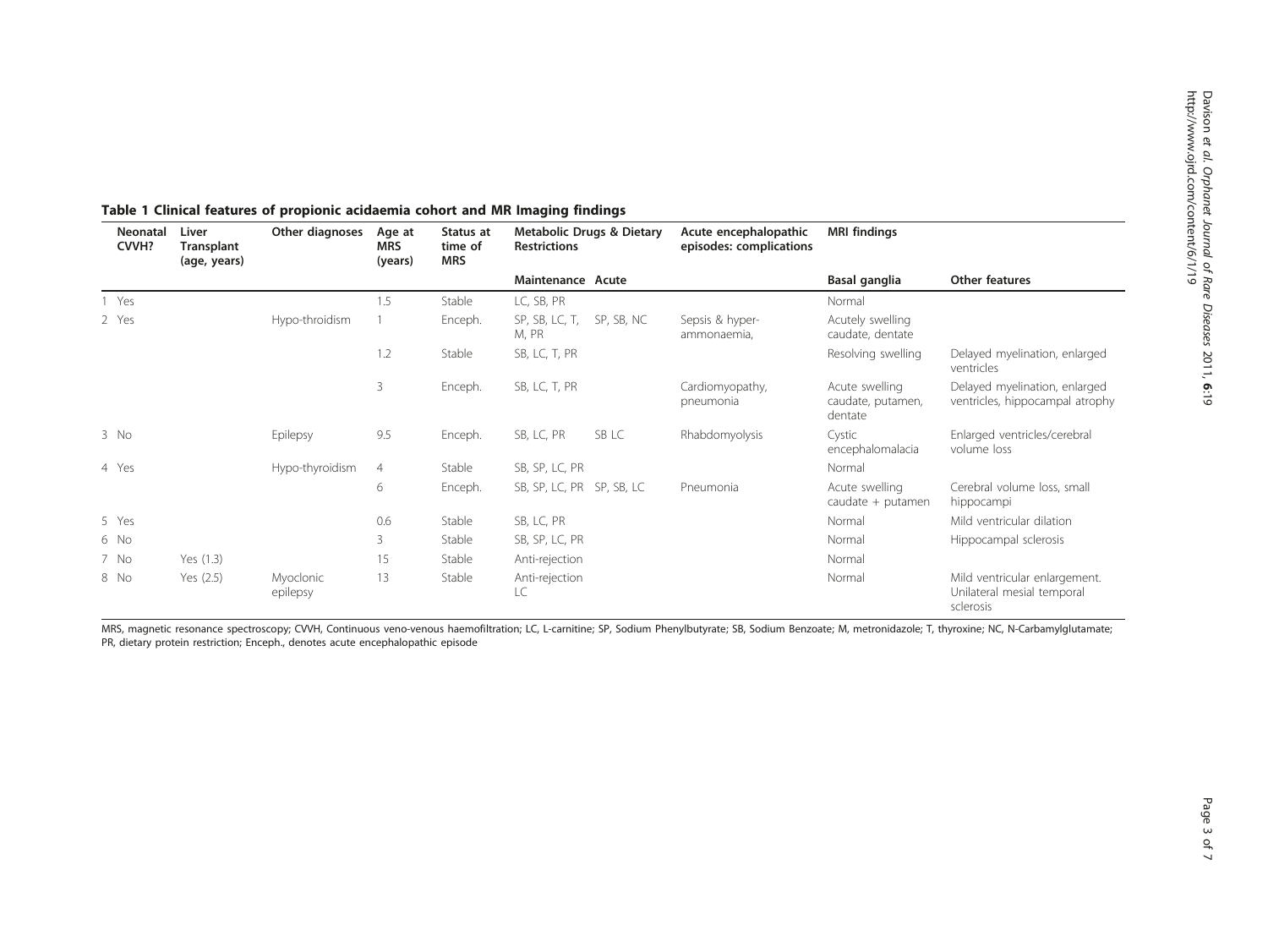Metabolite concentrations for each region were compared between groups by Mann Whitney nonparametric U test (SPSS Statistics 17.0), with the p-value determined by the exact 2-tailed significance, with significance level set at  $p < 0.05$ .

# Results

# Magnetic Resonance Imaging

The basal ganglia appeared normal in all children  $(n =$ 6) prior to any severe acute episode beyond the neonatal period. MRI obtained during severe acute episodes demonstrated abnormal signal in the basal ganglia variably including the caudate heads, putamen and globus pallidi and in some cases there was also evidence of acute changes in the dentate nuclei and cerebral cortex. One child demonstrated evidence of previous basal ganglia infarction relating to a previous acute encephalopathic episode, with cystic degeneration of caudate, putamen and globus pallidus. Interestingly the hippocampi appeared atrophic in seven cases. Cerebral volume loss was most marked in children with preceding severe acute episodes. The two children who had liver transplantation had normal appearing basal ganglia, cortex and white matter on MRI undertaken more than 10 years post-transplant, with one showing probable temporal mesial sclerosis.

### Magnetic Resonance Spectroscopy

Analysis of mean spectra (figure 1) and mean metabolite concentrations (table [2\)](#page-4-0) demonstrate metabolite alterations in basal ganglia and parieto-occipital white matter, in particular during severe acute episodes.

MRS studies undertaken during metabolic stability before any severe acute episodes beyond the neonatal period demonstrated decreased Glx in basal ganglia compared to the normal MRI comparator group but a trend to increase in white matter. Glutamine alone was significantly decreased in basal ganglia during metabolic stability. Mean lactate was not elevated, although two cases had reliably detected lactate in basal ganglia. There was no significant decrease in the total N-acetylaspartate and N-acetylaspartylglutamate (tNAA) in this group.

MRS studies acquired during severe acute episodes demonstrated significantly decreased tNAA, Glx and creatine, and significantly elevated lactate, in the basal ganglia compared to both the normal MRI comparator group and to the metabolically stable propionic acidaemia cohort. In white matter lactate was significantly elevated but other metabolites were not significantly altered. (Data shown are for all severe acute episodes; analysis of first severe acute episode only demonstrated similar findings). There were no significant differences between groups in brain *myo*-inositol, and no propionic acid was detected in the propionic acidaemia cohort.

Separate analysis of brain metabolites from the two children post-liver transplant demonstrated normal basal ganglia tNAA and slightly decreased Glx. tNAA was elevated in white matter and total choline decreased.

# **Discussion**

The data presented represent the largest series of children with the severe neonatal form of propionic acidaemia to be investigated with MRS, and is to our

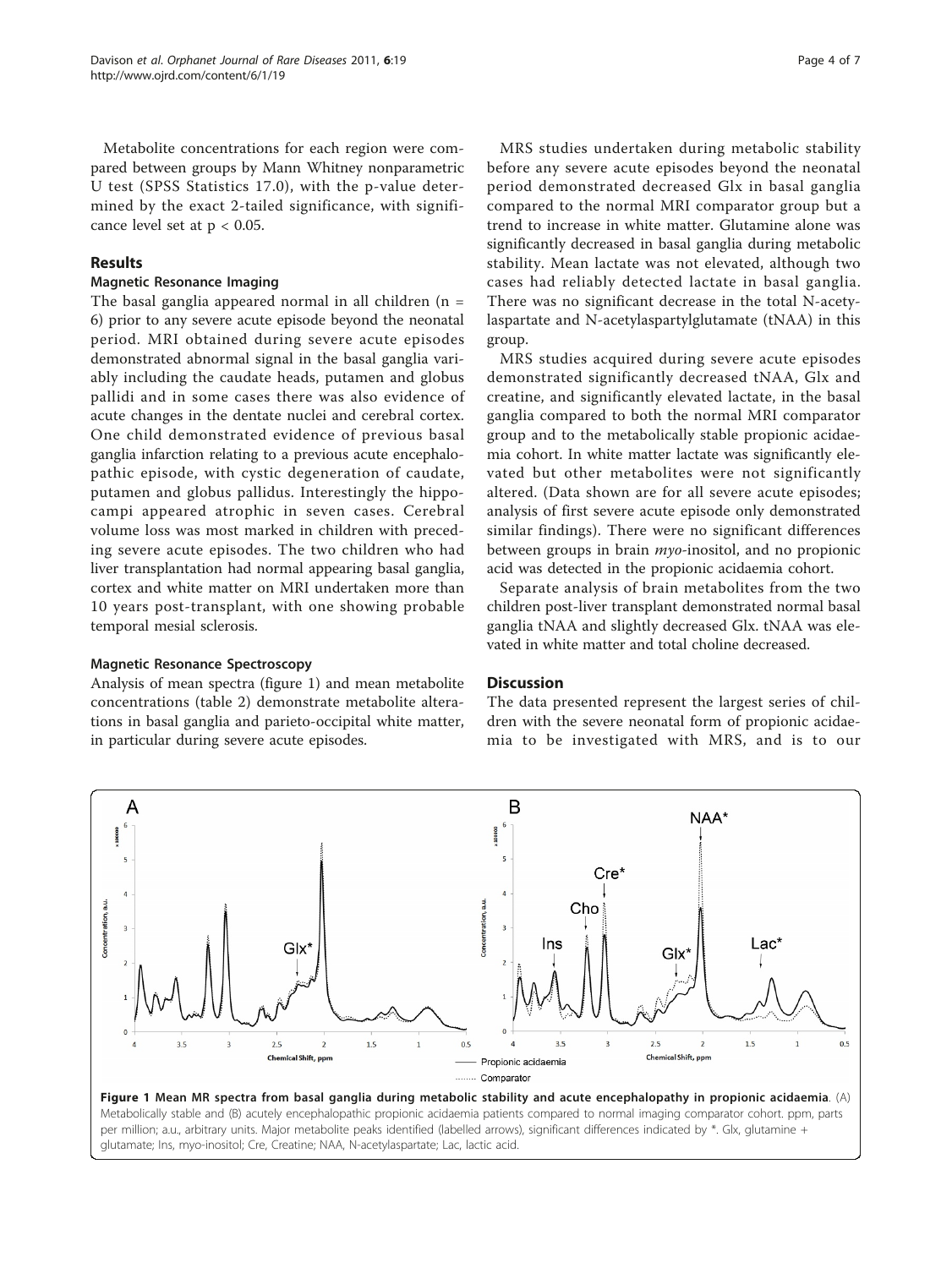<span id="page-4-0"></span>

| Table 2 Metabolite concentrations in basal ganglia and parieto-occipital white matter |  |  |  |
|---------------------------------------------------------------------------------------|--|--|--|
|---------------------------------------------------------------------------------------|--|--|--|

| Basal ganglia metabolites (mM, mean (standard deviation)) |                                                          |                                                     |                                                      |                   |  |  |
|-----------------------------------------------------------|----------------------------------------------------------|-----------------------------------------------------|------------------------------------------------------|-------------------|--|--|
|                                                           | Propionic Acidaemia                                      | <b>Normal MRI</b><br>comparator group               |                                                      |                   |  |  |
|                                                           | Metabolic stability (6 studies<br>from 6 patients)       | Acute encephalopathy (5 studies<br>from 3 patients) | Post-liver transplant (2 studies<br>from 2 patients) | (63 studies)      |  |  |
| Median age (years,<br>(range))                            | $3.6(0.6-15.9)$                                          | $6.13(1.0-9.4)$                                     | 14.4 (12.9-15.9)                                     | $4.1(0.5-16.7)$   |  |  |
| N-Acetylaspartate                                         | 5.03(0.53)                                               | 3.89 (0.20) +#                                      | 5.35(0.28)                                           | 5.21(0.51)        |  |  |
| Creatine                                                  | 4.57(0.47)                                               | $3.71(0.58)$ $\uparrow$ \$                          | 4.42(0.14)                                           | 4.55(0.59)        |  |  |
| Glutamine                                                 | $1.29(0.30)$ *                                           | $1.00(1.00)*$                                       | 1.27(0.25)                                           | 1.98(0.79)        |  |  |
| Glutamate                                                 | 4.28(0.25)                                               | $3.07(0.60)$ <sup>+#</sup>                          | 4.30(0.39)                                           | 4.45(0.78)        |  |  |
| Glutamine<br>+Glutamate                                   | 5.57 (0.41) $*$                                          | 4.07 $(1.19)$ $\uparrow$ \$                         | 5.57(0.28)                                           | 6.43(1.39)        |  |  |
| myo-Inositol                                              | 2.58(0.26)                                               | 2.79(0.90)                                          | 2.39(0.0)                                            | 2.49(0.43)        |  |  |
| Lactate                                                   | 0.21(0.25)                                               | $0.93(0.34)$ <sup>+#</sup>                          | 0.00(0.32)                                           | 0.11(0.20)        |  |  |
| Choline                                                   | 1.10(0.18)                                               | 1.16(0.29)                                          | 0.90(0.63)                                           | 1.11(0.18)        |  |  |
|                                                           | White matter metabolites (mM, mean (standard deviation)) |                                                     |                                                      |                   |  |  |
|                                                           | Propionic Acidaemia                                      |                                                     |                                                      | <b>Normal MRI</b> |  |  |

|                                |                                                    |                                                     |                                                      | comparator group |
|--------------------------------|----------------------------------------------------|-----------------------------------------------------|------------------------------------------------------|------------------|
|                                | Metabolic stability (5 studies<br>from 5 patients) | Acute encephalopathy (4 studies<br>from 3 patients) | Post-liver transplant (2 studies<br>from 2 patients) | (53 studies)     |
| Median age (years,<br>(range)) | $3.1(0.6-15.9)$                                    | $7.74(3.0 - 9.4)$                                   | 14.4 (12.9-15.9)                                     | $4.7(0.5-16.7)$  |
| N-Acetylaspartate              | 5.28(0.80)                                         | 4.50(0.47)                                          | 6.11(0.39)                                           | 5.11(0.73)       |
| Creatine                       | $3.55(0.19)$ *                                     | 3.33(0.53)                                          | 3.70(0.00)                                           | 3.18(0.47)       |
| Glutamine                      | 1.43 (0.54)                                        | 1.34(1.30)                                          | 1.62(0.49)                                           | 1.32(0.62)       |
| Glutamate                      | 3.83(0.45)                                         | $2.65(0.44)$ *\$                                    | 4.27(0.31)                                           | 3.51(0.78)       |
| Glutamine<br>+Glutamate        | 5.26(0.89)                                         | 3.98 (1.54)                                         | 5.89(0.80)                                           | 4.84(1.18)       |
| myo-Inositol                   | 2.73(0.31)                                         | 2.57(0.39)                                          | 2.79(0.02)                                           | 2.57(0.39)       |
| Lactate                        | 0.40(0.30)                                         | $0.81(0.74)$ *                                      | 0.32(0.45)                                           | 0.21(0.28)       |
| Choline                        | $0.93(0.15)^{*}$                                   | 1.12(0.37)                                          | 0.83(0.09)                                           | 1.08(0.15)       |

Comparison between propionic acidaemia cohorts and normal MRI comparator group.

Mann Whitney U test (2 tailed exact significance) for difference in metabolite concentrations between Normal MRI Comparator group and propionic acidaemia cohorts,\*p < 0.05, † p < 0.01. Mann Whitney U test (2 tailed exact significance) for difference in metabolite concentrations between stable and encephalopathic propionic acidaemia cohort,  $\frac{1}{2}$  p < 0.05, # p < 0.01

knowledge the first to study children during severe acute encephalopathic episodes. The selective vulnerability of the basal ganglia in PA is well established, and our data provide further insight in to processes occurring within the basal ganglia. MRI results found that basal ganglia appeared normal in children who had not had a severe acute encephalopathic episode beyond the neonatal period, as similarly reported in glutaric aciduria [[9](#page-6-0)], but were acutely damaged during episodes of acute illness. Similarly brain metabolite alterations were more marked during severe acute episodes.

Decreased tNAA is seen in many pathologies, and is thought to reflect loss of viable neurons [[10\]](#page-6-0) including following acute ischemic stroke [[11\]](#page-6-0). Elevated lactate suggests a switch to anaerobic respiration, reflecting local ischaemia or mitochondrial dysfunction. As previously reported, elevated lactate was seen in two of the

cases during metabolic stability, suggesting that brain tissue metabolism is not normal even when metabolism is well controlled.

The alterations seen in glutamine and glutamate in basal ganglia are of particular note. Glx was significantly decreased during severe acute episodes, with a smaller (non-significant) decrease noted in basal ganglia in studies acquired during metabolic stability. The ratio of Glx/tNAA was lower in the propionic acidaemia cohort than in cohorts of children with other defined inherited metabolic disorders including a cohort with confirmed respiratory chain disorders, while the Glx/NAA ratio was elevated in a cohort with the urea cycle disorder argininosuccinic aciduria (JED, unpublished data). This suggests that the alterations seen in Glx here were not simply a reflection of neuronal loss represented by lower tNAA.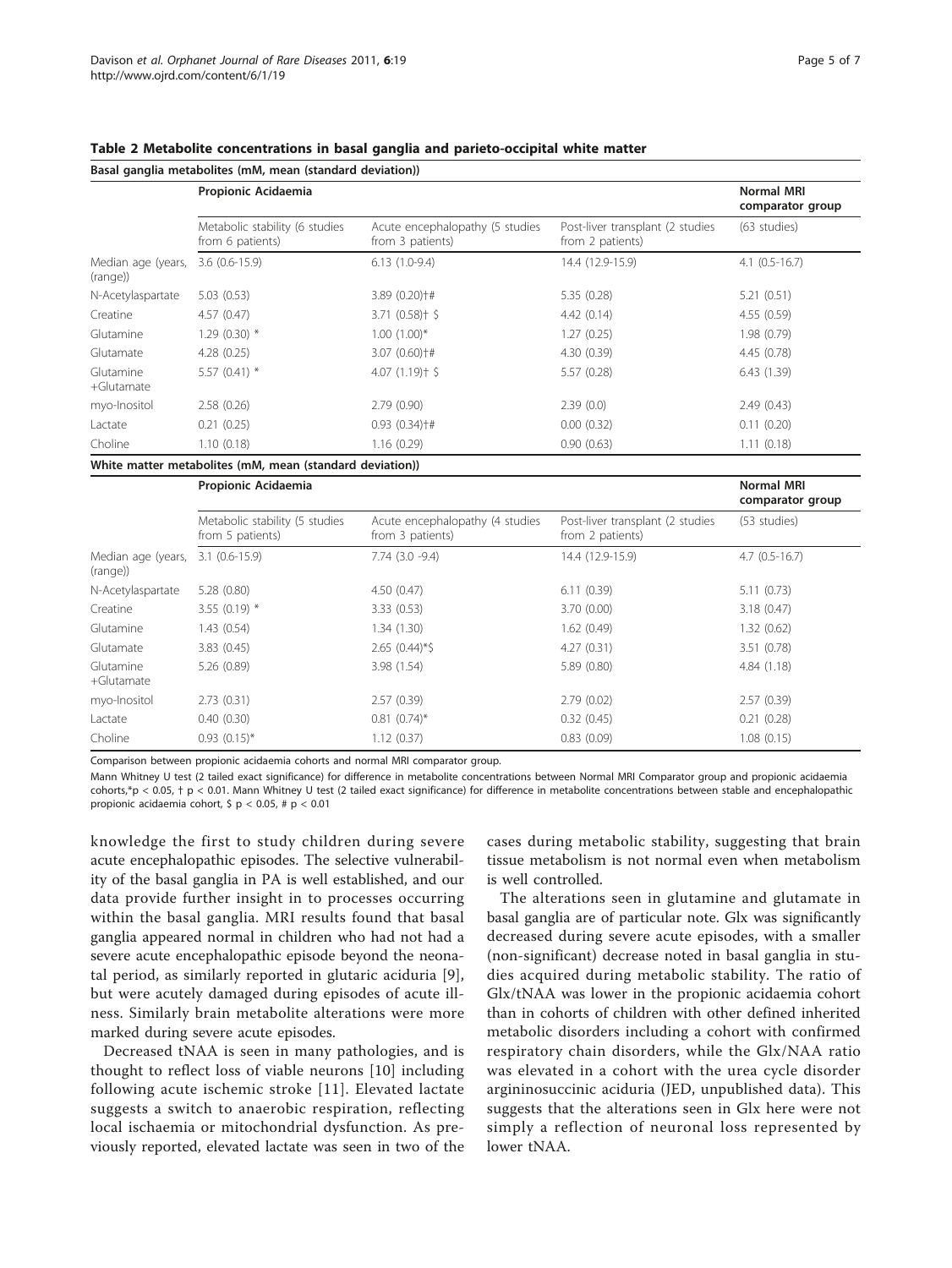Although the spectral signals from glutamine and glutamate overlap, there is increasing evidence that they can be differentiated in the analysis of cohorts even at 1.5Tesla using software such as LCModel. Such evidence includes Montecarlo simulations of normal brain spectra fitted with LCModel [[12\]](#page-6-0), comparisons of experimental and simulated basis sets [[13\]](#page-6-0), and the finding of a significant correlation between in vivo and in vitro results for both glutamate and glutamine detected in brain tumours [[14,15\]](#page-6-0).

A previous MRS study reported elevated basal ganglia Glx in three metabolically stable propionic acidaemia patients who had normal ammonia and near-normal glutamine and glutamate in plasma and cerebrospinal fluid leading the authors to suggest differential mechanisms regulating brain parenchymal metabolism [\[6\]](#page-6-0). However this study relied on peak area estimation and ratio to creatine, whereas the current study provides more robust quantification. Moreover the reduced glutamine detected by brain MRS is consistent with the plasma glutamine reduction previously reported in PA [[16\]](#page-6-0), also seen in plasma glutamine levels in our cohort (data not shown).

The administration of the alternative pathway drugs used to control hyperammonaemia depletes plasma glutamine and glycine and may contribute to the decreased brain Glx seen. Furthermore, all children were haemofiltered during severe acute episodes which may further deplete glutamine due to its high sieving coefficient [[17\]](#page-6-0). However CVVH was instigated after the MRI/MRS in 80% of cases suggesting that glutamine levels were already low before CVVH was commenced.

The acute decrease seen in Glx supports the hypothesis that they are consumed to replenish a depleted Krebs cycle [[4\]](#page-6-0), and that this decrease is a marker of compromised aerobic cellular respiration within brain tissue. It remains to be determined whether the decreased Glx is directly detrimental or simply a secondary marker of compromised metabolic status. Interestingly the decrease in Glx was greater in the basal ganglia than in white matter, correlating with the more vulnerable brain region.

There is a need for brain protective strategies during acute metabolic decompensations, with potential methods including brain cooling, adequate energy provision, and anaplerotic therapies. MRS could provide a tool to monitor the effect of dietary supplements aimed at increasing glutamine levels, specifically monitoring metabolite levels within the target-organ of interest, namely the brain.

The two children who had liver transplant have had no severe acute encephalopathic episodes beyond the neonatal period, and have normal appearing basal ganglia on MRI. MRS demonstrated normal/high tNAA reflecting the absence of major neuronal loss and Page 6 of 7

correlating with their good neurocognitive status, and no reliably detected lactate. The small numbers preclude statistical significance, but Glx was slightly increased in white matter but decreased in basal ganglia compared to the comparator group. These results support the hypothesis that liver transplantation provides systemic metabolic stability by providing a hepatic pool of functional propionyl CoA carboxylase, thus preventing further acute metabolic decompensations which are associated with the risk of brain infarction.

The data presented here have yielded some interesting observations, however further prospective data collection and analysis could overcome some of the specific limitations of the present work. In particular, use of higher field strength MRI scanners (3Tesla and above) would provide more robust differentiation of the metabolites of interest, notably glutamine and glutamate. Serial data collection in specific patients could also confirm the alterations in brain metabolites seen before, during and after metabolic decompensations. Finally analysis of a larger cohort of post-liver transplant patients as well as longer follow up with serial studies will provide stronger evidence for the therapeutic value of liver transplantation in PA.

# Conclusions

We have demonstrated that quantitative MRS is able to offer insight in to in vivo brain metabolic derangements, and can feasibly be employed in children with acute encephalopathy. In propionic acidaemia the use of MRS in conjunction with MRI has confirmed the basal ganglia as a particularly vulnerable target and has demonstrated novel insights in to alterations in neurotransmitter metabolites. Evaluation of patients in long-term follow up after liver transplantation demonstrates the potential for good neurological outcome and near-normal brain metabolism. MRS provides a tool to directly evaluate the tissue-level effects of novel treatment strategies including anaplerotic therapies.

#### Acknowledgements

The authors are grateful to the radiologists who reported the MRI scans in particular Dr LKR MacPherson and Dr K Foster, and to the radiographic staff for assistance with data collection.

JED funded by Research Fellowships from Birmingham Children's Hospital Research Foundation and from Sparks: The Children's Medical Research Charity.

A.C.P. group funded in part by Cancer Research UK, EPSRC, MRC, NIHR Cancer Imaging Programme Grant.

N.P.D. funded by CSO/NIHR Healthcare Scientist Fellowship

P.G. is a GSK Clinician Scientist Fellow

#### Author details

<sup>&</sup>lt;sup>1</sup> Birmingham Children's Hospital NHS Foundation Trust, Birmingham UK<sup>2</sup><br><sup>2</sup> University of Birmingham Edghaston UK<sup>3</sup> Willink Biochemical Gonetics University of Birmingham, Edgbaston UK. <sup>3</sup>Willink Biochemical Genetics Unit Manchester UK.